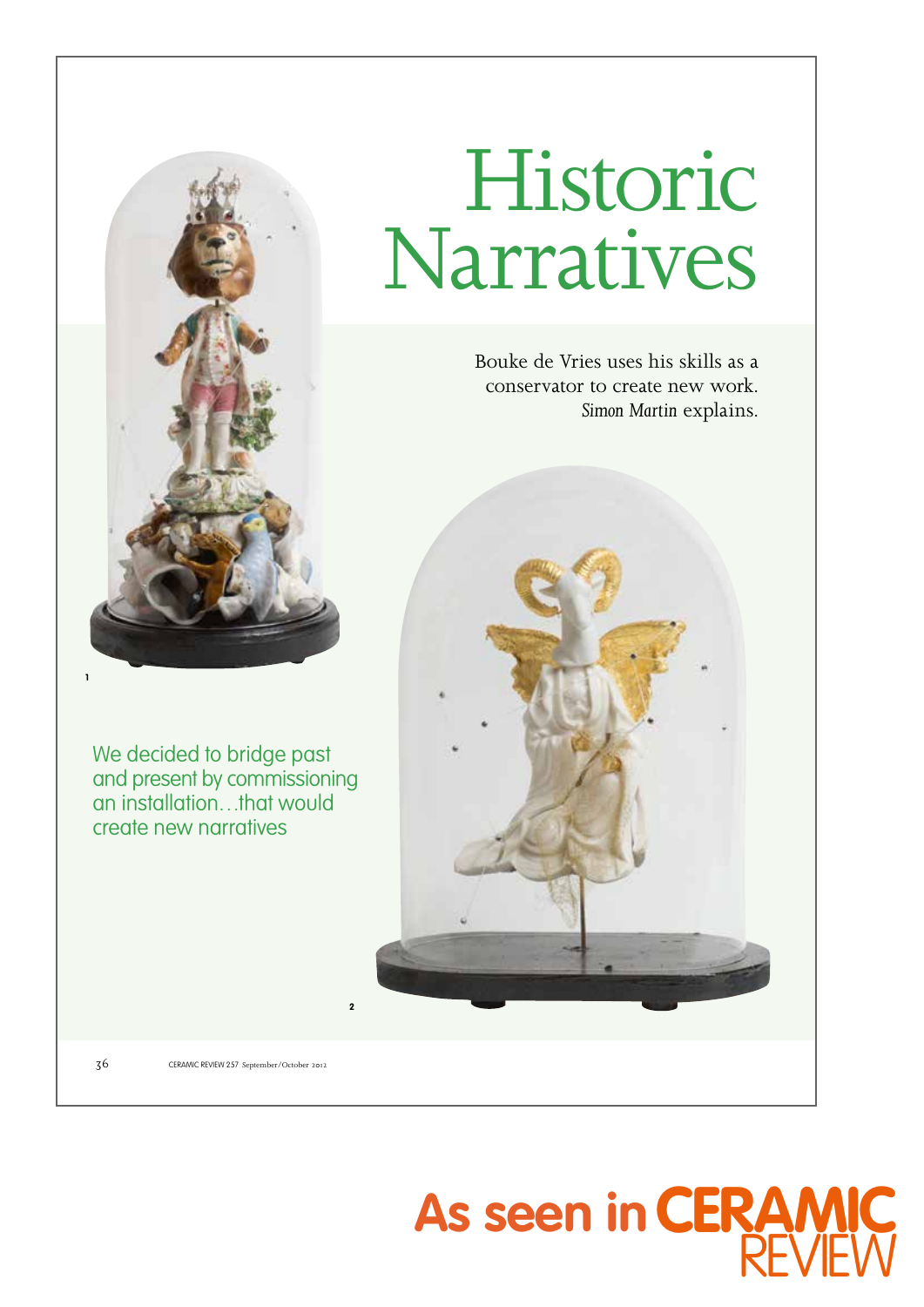

As part of the Cultural Olympiad this year there are many Olympicthemed art projects taking place around the country, created by some of Britain's leading contemporary artists such as Anish Kapoor and Jeremy Deller. Yet there are seemingly few projects involving ceramics, despite the fact that the site of the Olympic village in the Lea Valley in East London is intimately tied to the history of British ceramics. In the 1740s this was where Thomas Frye and Edward Heylyn established the Bow Porcelain Factory on the banks of the River Lea, producing soft-paste porcelain to imitate imported Chinese and Japanese porcelains and rival the wares being produced at Chelsea and Meissen. Known as 'New Canton', the Bow Factory was the largest in England and the first to specifically produce porcelain wares that incorporated bone ash, a precursor of bone china. Today there is little to mark this significant location in British ceramics history, except perhaps in the name of Thomas Frye Court, a new high-rise apartment block overlooking the Olympic Village.

**BOW PORCELAIN** Although the Victoria and Albert Museum and British Museum, both in London, have important examples of Bow Porcelain, this Olympic connection is not being explored there, but rather in the Sussex city of Chichester. In 1999 Pallant House Gallery was bequeathed a collection of nearly 300 pieces of Bow Porcelain, which forms one of the most comprehensive records of the output of the factory between the years 1747 and its closure in 1776. The collection was formed by Geoffrey Freeman, who began collecting Bow late in life with the sole intention of developing a historically important body of work, undertaking extensive research, and co-authoring a book on the subject. With such a

collection the Gallery could have mounted a worthy, but conventional historic survey exhibition, but instead we decided to bridge past and present by commissioning an installation from a contemporary artist that would create new narratives and connections between the individual pieces. The notion of inviting contemporary artists to engage with historic collections is by no means unique: recent successful examples have included Grayson Perry at the British Museum, George Shaw's Graham Sutherland exhibition at Modern Art Oxford and, Edmund de Waal at Waddesdon Manor, Buckinghamshire. But in this particular case the chosen artist brings a variety of related skills to his commission: not only the eye of a contemporary artist, but the skills of a ceramics restorer – invaluable when dealing with fragile historic objects.

**DE VRIES AND PALLANT HOUSE** The London-based Dutch artist Bouke de Vries originally worked in fashion design alongside Zandra Rhodes, John Galliano, and Stephen Jones. But he later trained as a ceramics conservator at West Dean College, near Chichester. For many years he has worked for museums, collectors, dealers, and even Grayson Perry, restoring and conserving items that have met with damage. He is familiar with handling ceramics of all periods, from Han dynasty figurines to Meissen, continental bisque, and Delftware, and hence unafraid of tackling an ambitious installation of this important collection, which will line the walls of the carved wooden staircase in the eighteenth century Pallant House, a Grade I listed Queen Anne townhouse dating to 1712. De Vries' installation will thus simultaneously mark the 2012 Olympics and the 300-year anniversary of the building of Pallant House, with a playful nod to the celebrated

CERAMIC REVIEW 257 September/October 2012 37

## As seen in **CERAMIC** REV**IEW**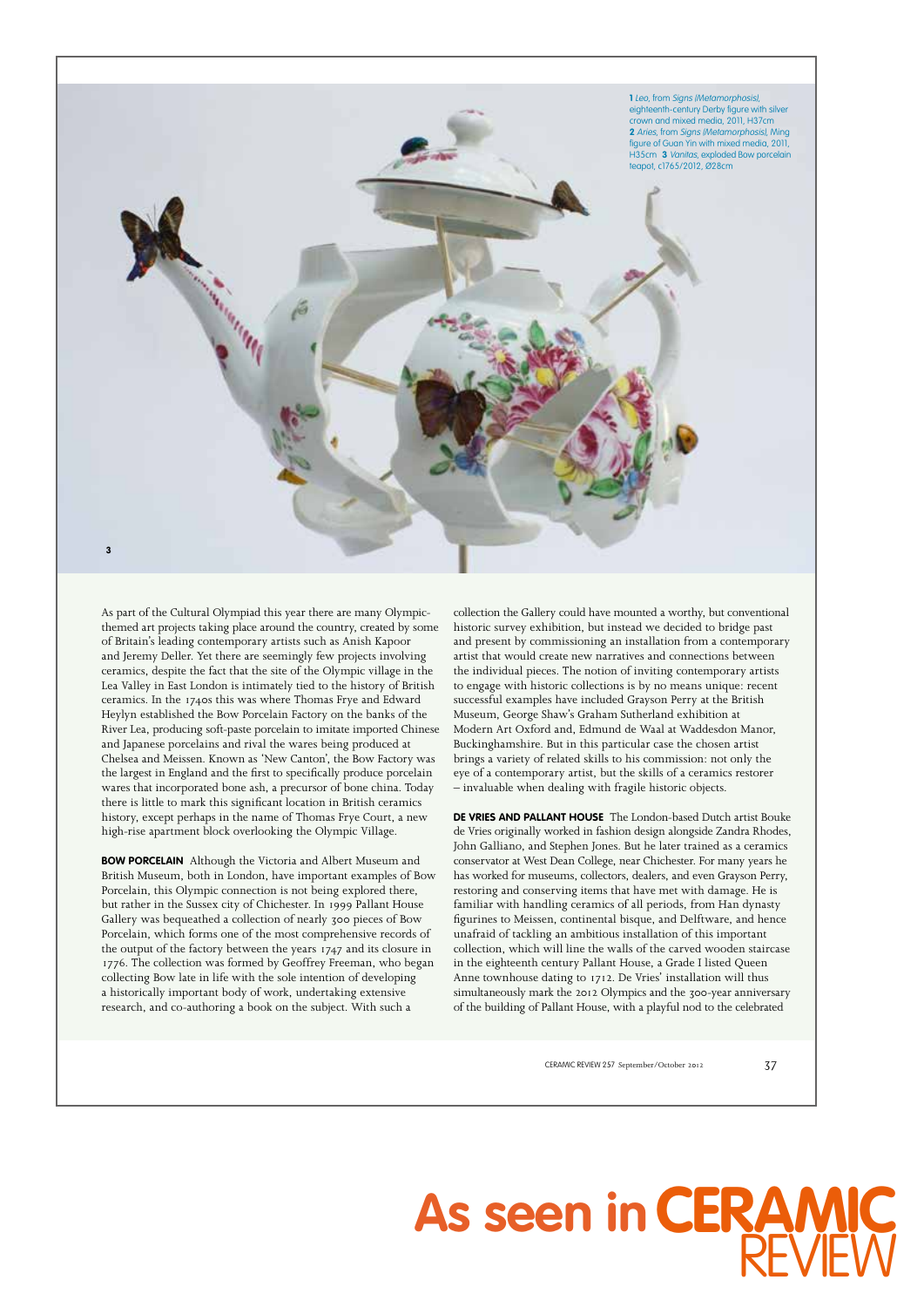**4** Bouke de Vries **5** Chimera: Dogsnake, eighteenth- to twentieth-century ceramics and mixed media, 2010, H25cm **6** No No No (Amy Winehouse), nineteenth-century Samson porcelain figure and mixed media, 2009, H43cm. Courtesy the Zabludowicz Collection, London **7** The Last Emperor, twentieth-century Chinese porcelain statue, terracotta warrior fragments and mixed media, 2010, H35cm **Photography** Tim Higgins



porcelain displays of Daniel Marot, who was interior designer to the Dutch King William III of Orange. The technical logistics of creating such a display are complicated, to say the least, but it was decided that in order to broaden the appeal of Bow porcelain to a non-specialist audience a daring approach was needed to excite and engage. The guiding ethos at Pallant House Gallery is the juxtaposition of modern and historic elements, both in the architecture (a mix of eighteenthcentury and contemporary) and the displays. In the past, WOKmedia's fragmented porcelain eggs with interiors painted with Chinese erotic scenes have been suspended in the stairwell, and in the 2010 exhibition *Contemporary Eye: Crossovers* Barnaby Barford's subversive ceramic tableaux were interspersed with polite porcelain tea groups, and Bouke de Vries' sculptures were placed on historic furniture.

De Vries' work as an artist developed from his career as a conservator. He explains, 'Some people would say, that's not worth restoring, a little Meissen figure, three hundred years old, too damaged to repair. But I started thinking, rather than throwing it away, what can I do with it, to give it a new story and a new life, to make something positive of the accident, which is perhaps the most dramatic thing that has happened to it?' De Vries began to use his skills as a conservator to make new narrative sculptures, for example *No No No* (2009), a dancing Amy Winehouse figure created from the fragments of a French nineteenth-century porcelain figure; his surreal series of Chimeras that are humorous assemblages of animal and man figurines; or his *Dead Nature* series in which fractured everyday vessels such as bowls and milk jugs are presented in glass domes with natural elements such as flowers and insects as a reinterpretation of the aesthetic of decay in Dutch still life paintings of the Golden Age, a tradition that was particularly strong in his hometown of Utrecht. De Vries has said, 'Pottery is one of the only things that a culture leaves behind, because it survives. And then every culture is identifiable by their ceramics, they all have a style.'

**STAIRWELL INSTALLATION** For his installation at Pallant House Gallery, De Vries mounted individual pieces of Bow porcelain to panels on

the stairwell walls, grouping playful figurines, tableware with blue and white and vegetal decoration, and white wares. He has said that he wishes to 'accentuate and celebrate the history of these ordinary domestic wares'. As part of the project, I commissioned De Vries to create a new sculpture from the fragments of a globular Bow teapot ( $c1765$ ), which was broken some years ago. Instead of attempting what would have been a complete restoration, he has embraced the brokenness of the piece, 'exploding' the fragments on an armature, interspersed with butterflies to form a kind of 'vanitas' reflecting the fragility of existence. As he has used conservation techniques, it is reversible, should a future curator wish to fully restore the piece back into a complete pot. But for the time being the sculpture has an honesty, and rather than denying its fracture through resin-filling and retouching, its story is revealed and continues for a contemporary audience. As De Vries says, 'Even if it is broken, it still has all the skills of the original craftsman in it.'

This autumn De Vries will be creating another installation at the Holburne Museum in Bath, which, like Pallant House Gallery, is an eighteenth-century century house with a contemporary extension. Inspired by the wide variety of broken pieces from Captain Holburne's eighteenth-century Chinese export porcelain tobacco leaf service made for the European market, he is creating what he describes as a 'war banquet, staging a royal battle between *ancienregime* sugar and revolutionary porcelain, and reflecting on the eighteenth- and nineteenth-century tradition of grand banquets given on the eve of battle (such as the one on the eve of the battle of Waterloo, memorably recalled in Thackeray's *Vanity Fair*)'. Both installations present an exciting development in Bouke de Vries' career and question received notions of value and the interpretation and display of artworks. It is no small step for museums to take a less precious approach to the curation of their ceramic collections, taking them out of the vitrines to convey new narratives, but with this risk comes exciting possibilities that will hopefully not only enable visitors to enjoy the beauty and craftsmanship of the original objects, but Bouke de Vries' artistic intervention.

**As seen in**

**CERAMIC**

REV

**IEW** 

38 CERAMIC REVIEW 257 September/October <sup>2012</sup>